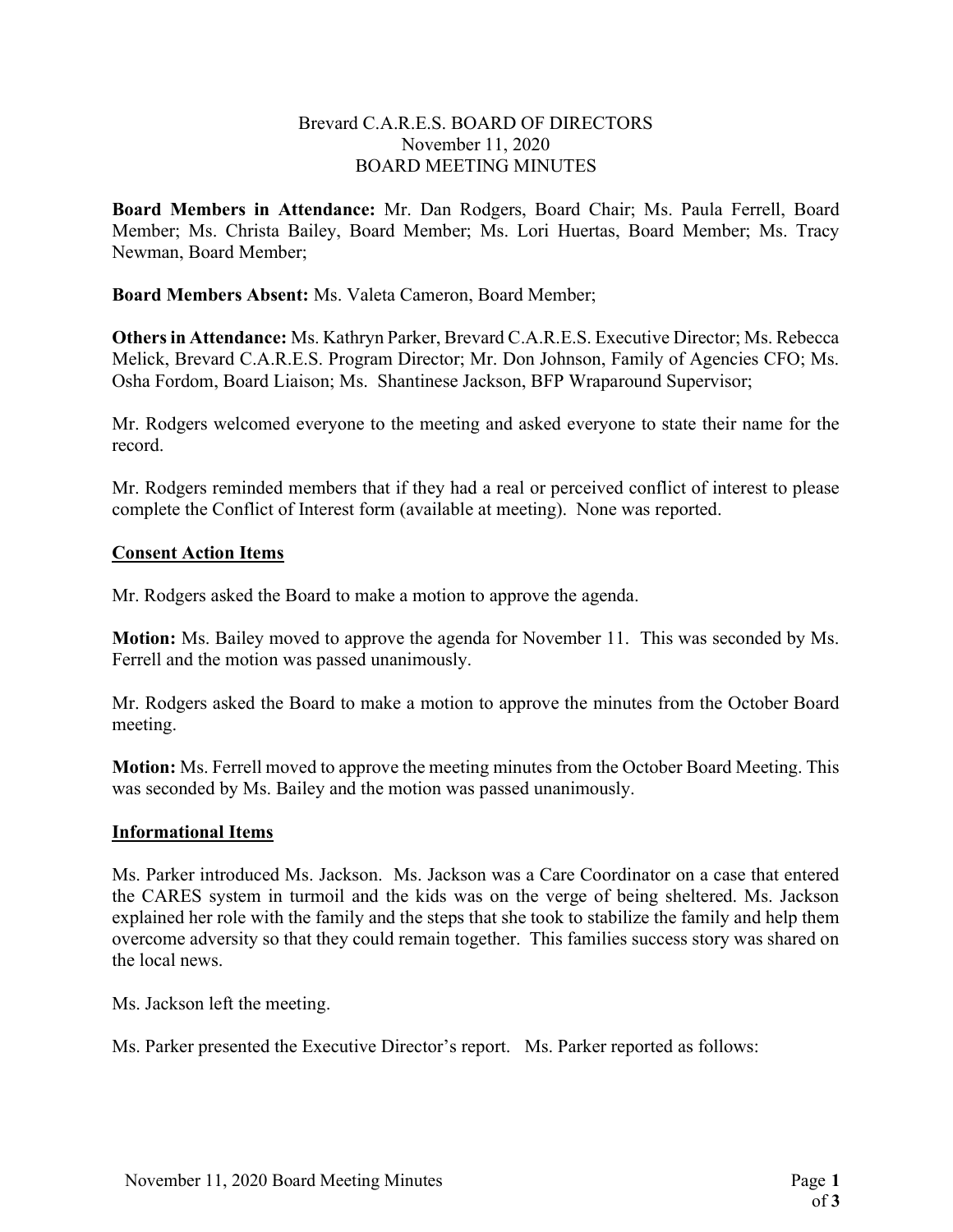- A Mobile Response Team Coordinator, Safety Management Services Team Family Engagement Coordinator and two Diversion Care Coordinators have been hired and are scheduled to start on November  $23^{\text{rd}}$  and  $30^{\text{th}}$ .
- Brevard CARES has been working with the sixteen different law enforcement agencies in Brevard county to provide information about using the Mobile Response Team. The focus is to help them understand that the Mobile Response Team also helps link the families for ongoing services. Ms. Parker did a presentation on CARES Mobil Response Team for Melbourne Police Department during their Critical Incident Training. The Melbourne Police Department has a personal goal to have at least one officer on every shift trained in responding in a trauma informed way. Ms. Parker handed out blue cards and MRT fold over cards.
- Parenting with Love and Limits received a quarterly review. The Parenting with Love and Limits team achieved 100 % content, intake, and referral engagement for this quarter. The Team continues to provide this program virtually, so the clients are receiving individual counseling and parenting sessions. The team has successfully graduated eleven families through the program and currently has eleven families currently in the program.

Ms. Parker presented the Monthly Data Reports for September 2020.

Mr. Johnson provided a financial update for October 2020. Mr. Johnson presented as follows:

 Brevard C.A.R.E.S. has spent 37.08% of the overall budget, which would be 3.75% over budget through 4 periods when considering a straight-line calculation of 33.33%. Heavier spending took place in earlier periods in areas such as Licenses and Accreditations. When considering the Period 4 total expenditure amount of \$218,615.82, if this amount were to be expended for 12 periods Brevard C.A.R.E.S. would only be 1.16% overspent for the entire year.

Mr. Rodgers reminded the Board that in preparation for their COA Reaccreditation all governance policies will need to be reviewed and updated if needed.

Governance policies GOV BC 1009 Fundraising Management, GOV BC 1010 Board Donations, GOV BC 1011 External Communication and GOV BC 1008 Signature Authority were uploaded to the Board Portal for review prior to the Board meeting. Mr. Rodgers reminded the Board that GOVBC1008 Signature Authority was presented at the Board meeting in October and the Board asked for the Positions Authorized to Issue Payments and Threshold Limit for the Board Chair, Vice Chair and Board Treasurer be changed from \$500,000 to \$250,000 and the title BFP Chief Finance Director be updated to BFP Chief Financial Officer to align with Brevard Family Partnership policy. The policy currently reflects those changes.

Mr. Rodgers asked for a motion to approve GOV BC 1009 Fundraising Management, GOV BC 1010 Board Donations, GOV BC 1011 External Communication and GOV BC 1008 Signature Authority.

Motion: Ms. Huertas moved to approve GOV BC 1009 Fundraising Management, GOV BC 1010 Board Donations, GOV BC 1011 External Communication and GOV BC 1008 Signature Authority. This was seconded by Ms. Bailey and the motion was passed unanimously.